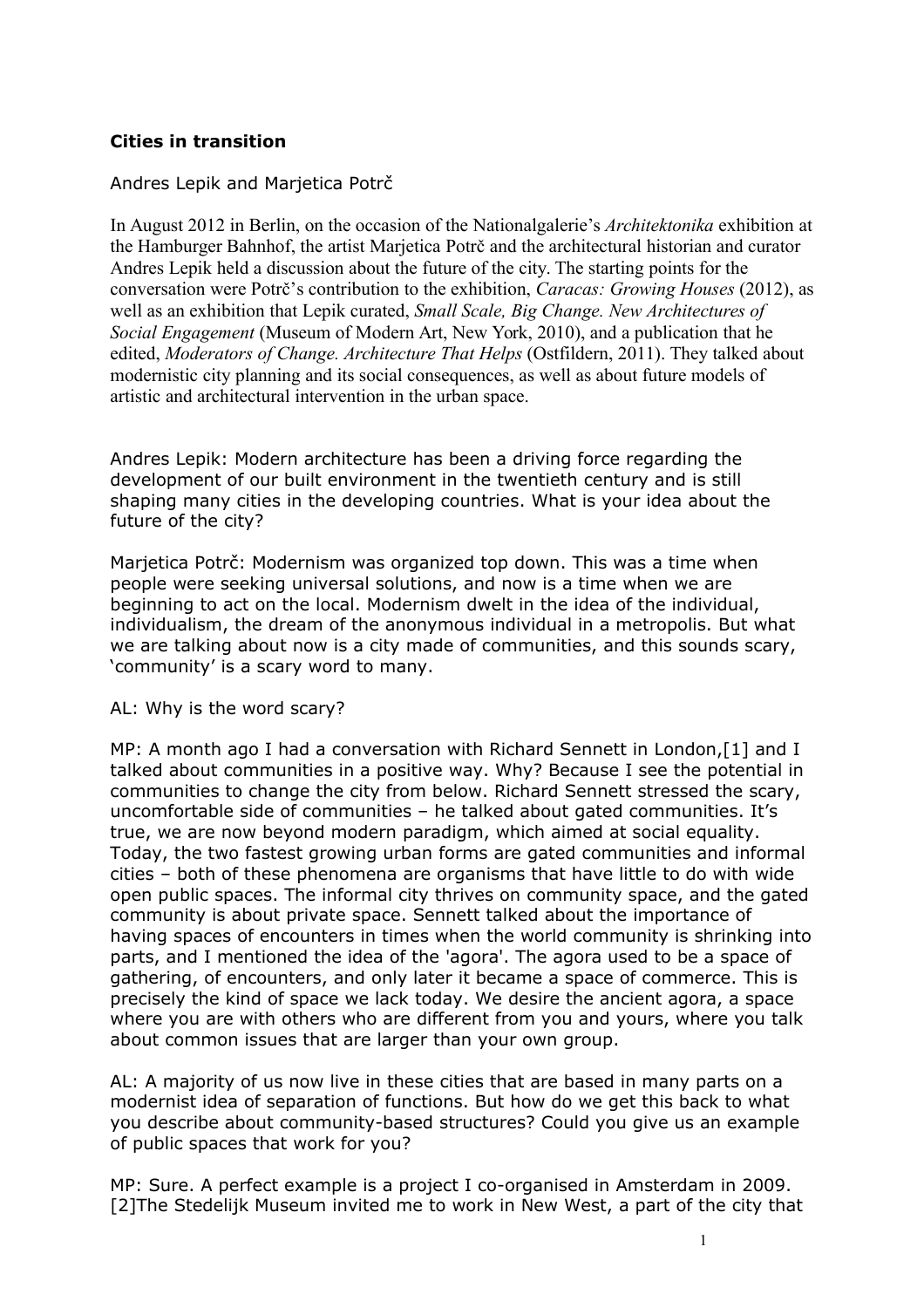was undergoing dramatic redevelopment. This was originally a beautiful modern garden city conceived by Cornelis van Eesteren before the Second World War, but today it faces the usual set of problems of modernist neighbourhoods – immigrants who are not well integrated, high unemployment, and so on. Perhaps most striking was the empty public space. We walked down the street and there was no one around; no one was using the public space. At the same time, we knew that the residents came from Turkey, Suriname, and other places where people like to spend a lot of time outside, on the street, so to speak. But they were invisible. We created a community space in a fenced-off public garden and suddenly this space of encounters worked very well. The community garden and community kitchen, which ended up being the project, actually made the area safer.

AL: Something similar happened here in Berlin with the *Prinzessinnengärten.*[3] This was formerly an empty building lot used as a place for drug trafficking. But a community garden as a private initiative helped to change this completely. Do you think a singular intervention can change neighbourhoods or is there a longterm strategy that has to follow?

MP: It has to be a long-term strategy. Working together with residents, artists can create a project, what I call a 'relational object'. It's important that the residents participate right from the start – this makes it possible for them to take the project over when the artists leave and make it live on. It can be a community garden, a dry toilet in a city like Caracas, or whatever.[4] The relational object becomes a tool to change the culture of living, and for me, this is one of the most urgent tasks today. Just take your example: *Prinzessinnengärten* is only one of the community gardens, which are so popular today in Europe and North America. That's fantastic, no? They're not organized from above. People just want to do this. Community gardens are community spaces, and for those who are involved with the gardening they are spaces of ritual as well. Why would you, as a city dweller, suddenly want to get your hands dirty with planting potatoes and working together? You're performing a rite of transition; you are working to make a different kind of city. But make a note: community gardens are not the Schrebergärten, the traditional allotments people are familiar with in Germany.

AL: The Schrebergarten is an escape fantasy for the modernist housing but then the people who live in small apartments have again their little parcel with a fence around. The community garden is an open field, comparable to the one on the *Tempelhofer Feld*, a former airplane field in Berlin.[5] People come together and cultivate a little piece of land, but they do it all together, there is this selforganization, which is taking more responsibility.

MP: Allotments and community gardens do have something in common, however. They tell us that the city is undergoing profound change. The Schrebergärten took root during the emerging industrial city. Similarly, the success of community gardens is a sign that our cities are in transition – now from a city of production to a city produced by residents. New values are being born. Instead of going shopping, you cultivate land, and you cultivate land together with others in the middle of your own neighbourhood. And this is where they differ: the Schrebergärten are located in an unused, dysfunctional space in a functional city. Each garden belongs to a single family. A community garden is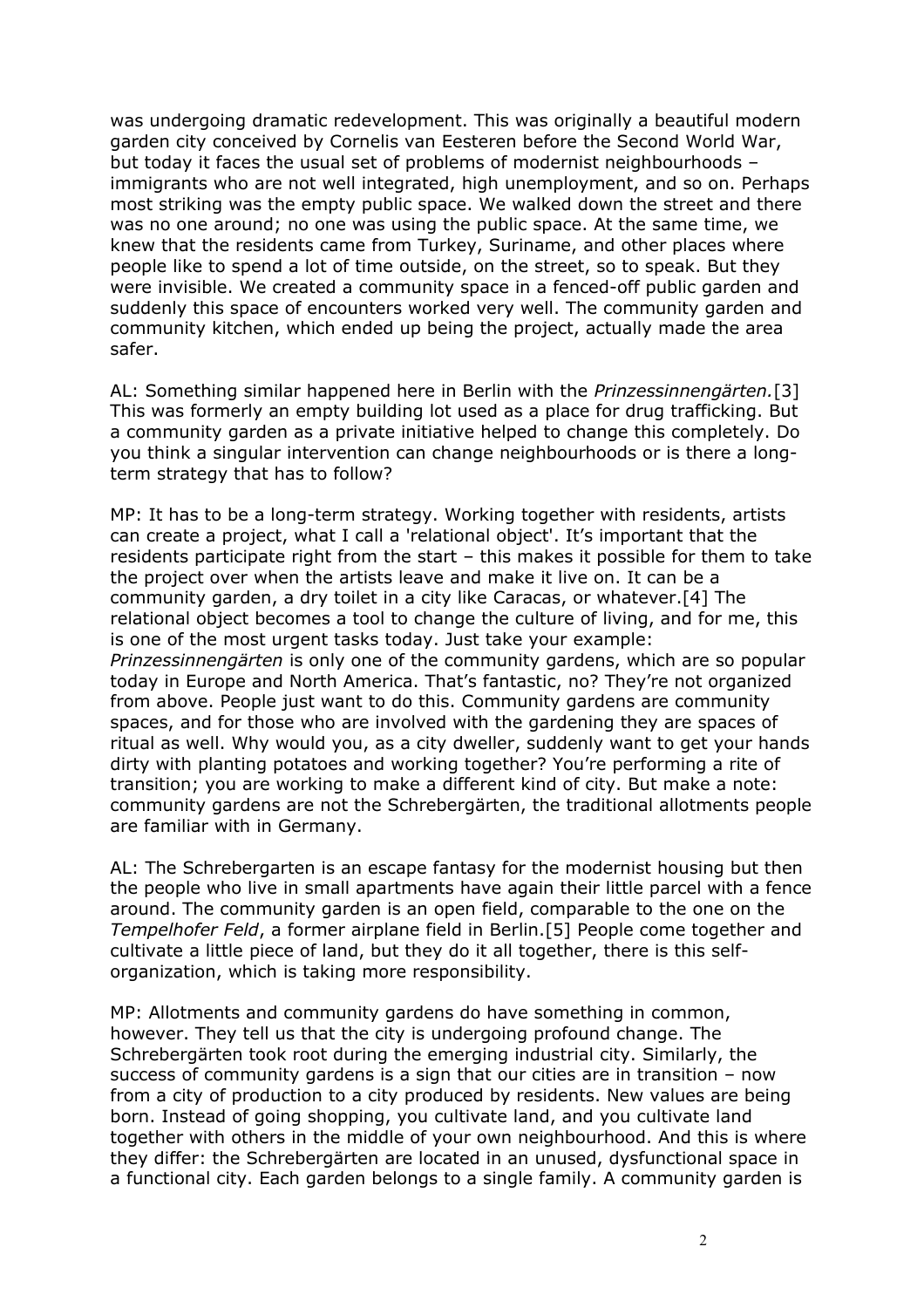located smack in the middle of the neighbourhood and is cultivated by the community.

AL: Right: You start with the community garden but you might end up with different results of the project. To take your project in Caracas as an example, what was the impact on the community in the end? Did you follow that up?

MP: It's really about changing the culture of living. Projects like the community garden in Amsterdam and the dry toilet in Caracas's informal city address a particular problem and propose an outside-the-box solution. Community gardens, for instance, are not only about cultivating land, they are a political schoolroom as well. By being involved in the project, you learn your rights, you learn the rights of a citizen. You locate yourself in the process of reclaiming your city. That's one thing. The other thing is that projects produced in stressed environments – Amsterdam's New West and the La Vega barrio in Caracas are considered places in crisis – have something to tell others, the larger society. It's never just about solving your own problem. For instance, the lack of water affects the whole of Caracas. It's not only about one family living on top of La Vega hill with no access to running water. The dry toilet matters for the whole city, both informal and formal. For me, it's important that a couple of dry toilets have been built in the formal city of Caracas by construction workers from La Vega. It's about dealing with and living with water in a new way. When you see a dry toilet, you think about water. When you use it, you have to change your behaviour; it's a change in your personal life. That's a real challenge.

AL: This educational aspect is interesting. It's not about showing a finished object and having people learn afterwards. Rather, people learn through the process and you believe in the capacity of understanding. Basically you're very optimistic about human beings, right?

MP: We have to believe in humanity. That's the beauty of living, no? I often get asked: 'How do you define your role as an artist?' That's easy: I'm a mediator. Your book has a similar title, no? I talk about artists as mediators and you talk about architects as moderators of change.

AL: The title is: *Moderators of Change.*[6] I think that architects should become more like moderators of change. They have the expertise and design, but lack the knowledge of the problems on site. So they first have to learn about the problems and then they can react to these problems with their designs. To interact with the community in terms of really allowing them to participate in the design. This problem interests me. Most artists and architects act like top-down designers, top-down decision-makers, with the community being asked only at the last moment – and then sometimes refuses to accept. If you start with the process very early and include the community, then the citizens will have proposals. Even when they don't get through with them, they still have the feeling of being involved in the process of decision-making.

MP: I often talk about participation, and I realize that the word 'participation' is much overused these days. Participatory design is where I see my practice situated. Lately, there has been a lot of talk about participatory democracy. Why do we use this modifier with these words? Because we lack participation. Similarly, the word 'sustainability' has been overused to the point that its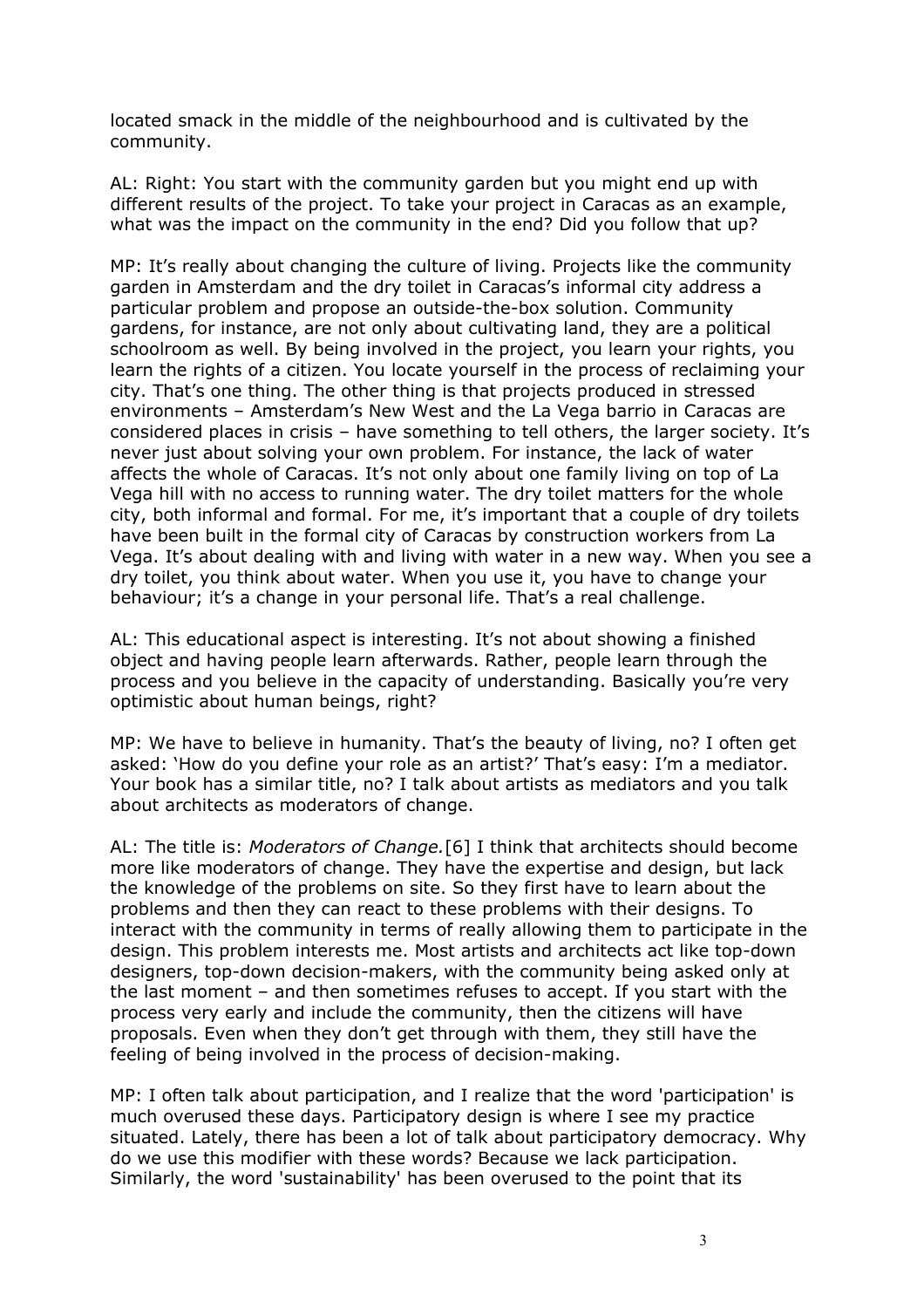meaning is nearly lost. But even so, sustainability is crucial for the survival of our cities, so we need to rediscover what it means.

AL: How would you describe participation for your work. What does it mean?

MP: I'm a hands-on person. You have to get your hands dirty. You don't change much if you just talk. Doing things brings change. This is where the relational object comes in: it is this 'something' that people engage with, and it produces social change. That's how I understand it.

AL: In the architectural field I would describe different levels of participation. There's this kind of fake participation where the city planner gives two options to a community: either A or B. Participation for me means listening to the community first, before starting a plan at all. The second step is involving the community in the design process. And the third step is involving the communities in the construction process. The last level is giving over responsibility to the community. At this point the architect or artist has to step back and say: Now I'm out of it. This is my rather optimistic vision of how participation can work. It takes a lot of energy and time and that's exactly why many developers and politicians avoid participatory planning in the deeper sense of the definition. Politicians in democratic countries think about election terms. If they start a building project they want to cut the ribbon before the next elections.

MP: In 2006, I was in Amazonia in Acre, a very special Brazilian state that borders Peru and Bolivia.[7] The government didn't follow neoliberal policies – it was opposed to the over-exploitation of the forest. The land was distributed to local communities living in the forest. These territories are called extraction reserves, which are self-managed and sustainable. One of the government officials told me: 'If people survive in the forest, the forest will survive as well'. The same can be said of cities: If people survive in the cities, the city will survive as well. During the last century, modernism created the idea that architecture is the most important thing. But in Acre, there was not much architecture to look at. Instead, the social architecture became visible. This was a beautiful experience. Today, if I ask myself what comes first, the chicken or the egg, the city or the citizens, I say it's the citizens. We have to listen to the citizens when they want to transform their city, when they want to own their city. *Prinzessinnengärten* is telling us something. On a practical level, cities need more engaged residents at a time when the social state is receding. – Do you think that the projects you describe in your book can also be called relational objects? Clearly, they are much more than a form.

AL: They start from process and they address these social questions, but then they keep aesthetic quality as a goal. In these underserved communities, like in the informal settlements in Caracas or in the townships in Africa, if you show people a building that is functional *and* beautiful they know the difference from a simply functional building. They see what beauty is and they are proud of it, if it's happening in their community. Aesthetic quality is an important value to a social project that shouldn't be forgotten. But architects focus not only on design. They bring in the meta-level of planning beyond individual buildings that is often missing. People move in large numbers into these informal settlements but they don't form public space, they just form their own houses. That's a big problem in many of the slums in India and Africa. There is no open place where people can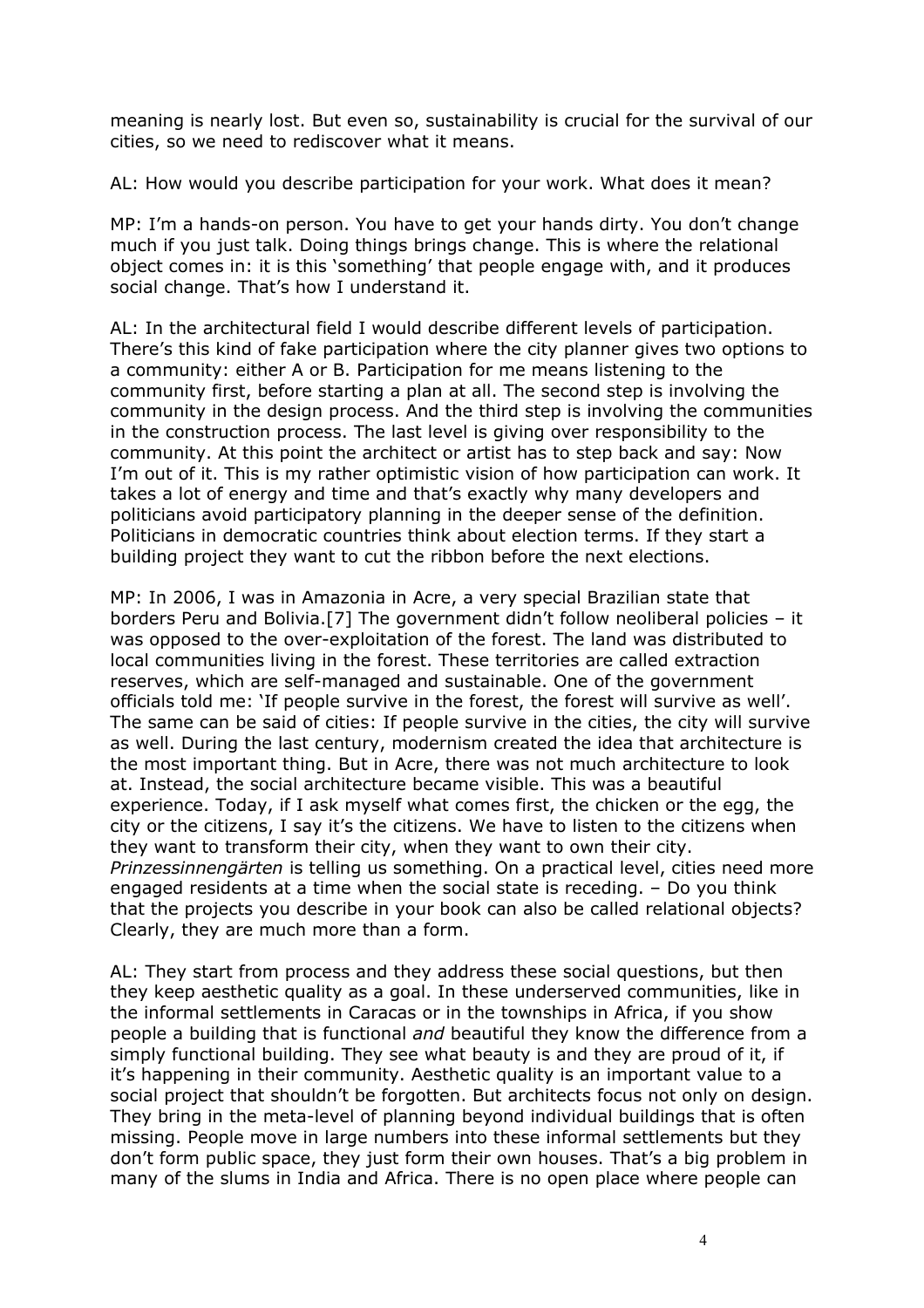meet. And that's again about the social values of the city. It needs public spaces, that's very important.

MP: Usually, the difference between the formal and the informal city is described in terms of the different architectures. Instead, I would suggest that the difference lies in two different cultures. Culture produces architecture, not the other way around. Caracas's urban culture has produced the modernist city. The rural culture has produced the informal city. The interesting thing is that the construction workers from the barrios are the same people who built the modern city, so they could have translated this knowledge into their own informal city if they had wanted to. But they didn't. They rejected it. They continued to build things their own way, no doubt because rural architecture produces village communities and not a city of anonymous individuals. Now for me, it was really interesting that the residents of New West in Amsterdam and the residents of the La Vega barrio in Caracas identified more with a shared or community space than with the public space. They saw the future of their city in small, strong neighbourhoods. No one talked about the metropolis. Forget about it. The metropolis was a dream of the twentieth century. For them, it was left behind.

AL: The informal settlements worldwide grow much faster at this moment than the formal settlements. Two billion people are living in self-constructed shacks, and due to political conflicts and many other reasons these numbers are rising. I was amazed to find out that you also worked with *Rural Studio,* [8] a programme in which architecture students are trained to design and build in teams for underserved communities in a very poor neighbourhood in Alabama. For me it's very important that the architects during their studies already get some idea of the social relevance of their profession.

MP: I was very inspired by *Rural Studio*. Especially by the projects initiated by its founder Samuel Mockbee (1944-2001). He had an unusual, groundbreaking vision for the time.

AL: Yes, but *Rural Studio* has changed a lot in time. Mockbee was really working project by project, and Andrew Freear is trying to build up a sort of system. Not only to realise exemplary projects, but to think about the wider implications of this idea for low income households in general. He wants to make people aware that you can build a house for 20.000 \$ almost by yourself that has a good design. The same is happening in Germany with Van Bo Le-Mentzel's *Hartz IV Möbel*, this social design furniture.[9] That's a good start.

MP: Another example is the idea of the *Growing House*, where residents become partners in the production of the city. In the first half of the twentieth century in the modernist movement there was an opening, a different approach to the mainstream modern city that we know today. Yona Friedman and Jože Plečnik, for example: they distanced themselves from the production of social housing where the city provides everything – the housing and the infrastructure. Yona Friedman proposed housing for India in which the government would construct a framework and people would then build their own living spaces inside the framework. In the 1940s, Plečnik drafted a project for Ljubljana which he called *A Common Roof*; the idea was that the city would build a roof and provide the infrastructure for a neighbourhood and residents, then, would build their own houses, each one different, beneath the common roof. South Africa had a similar idea after apartheid, when there was an immense influx of settlers into the cities.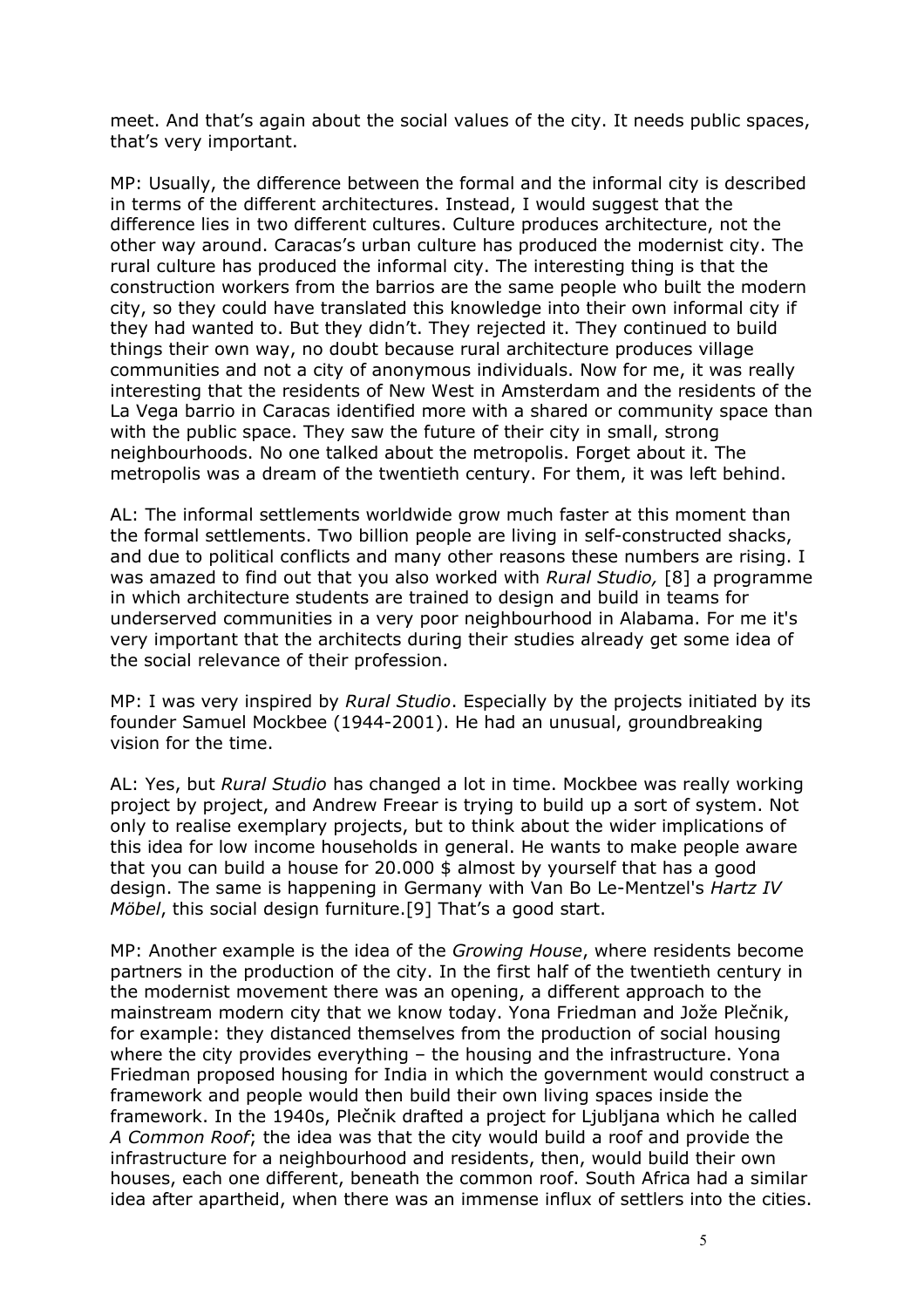A roof and the essential infrastructure were provided to individual families, and the residents built the houses themselves. Another example from South Africa is the 'core unit'. The city provides service core units – utility systems for drinking water, energy, and sewage – and the residents build their own homes. They are collaborators and not just receivers. This model may well be successful for the future.

AL: I think it will. And it has a longer history. In 1932 Martin Wagner organized an exhibition in Berlin. It was about the *Growing House.*[10] A lot of architects like Walter Gropius, Erich Mendelsohn, Max and Bruno Taut were engaged in projects for incremental housing. But this all came soon to an end when the Nazis took power. Only the politicisation of architecture in the 1960s led to a renewed interest in this question. There was this *PREVI* housing project in Lima in Peru, where James Stirling and others were invited. A military putsch stopped this programme, only 500 houses were built, but they're still there.

MP: You talk about Latin America. I was truly inspired by Antanas Mockus, who initiated major social changes in Bogotá, Colombia, when he was the city's mayor. He turned to unconventional ideas to improve the situation; when he took office, Bogotá was considered one of the most dangerous cities in the world and had the highest number of kidnappings. He changed the city by speaking directly to the residents. For example, instead of just enforcing regulations and handing out traffic tickets, he hired mimes to make fun of traffic violators, to remind people that they themselves are the city. And it worked.

AL: I think this touches a really interesting point I was also following recently, this problem of over-regulation we have in cities and in countries of our developed world. Many of the projects I've researched are in areas that have either no building codes at all or nobody who enforces them. So the architects can just go off by themselves, with students or with some artist like you, and start building. If they had had to ask for permissions they would never have done it. Architects are trained to learn the rules and to follow them. But they can also influence the codes. This is something we should learn in the future. We should degrow the regulations. That would help people to come in and bring in their ideas and take ownership for one corner after another, and then they would identify themselves more with the city. Just take a public bench in a public park and then you post a sign above the entrance saying that one is not allowed to sleep on this bench. That's over-regulation – it turns against everyone.

MP: Over-regulation and deregulation are things we are focusing on right now in Guelph, a small city near Toronto in Canada.[11] We have been working in the Brant neighbourhood, which is one of the city's poorest; it has been stigmatized as a place you want to get out of as soon as possible. If you stay, you're considered a failure. The residents are struggling with overregulation. For example, the children who have a garden in the front yard of their school aren't allowed to eat the vegetables they grow there. It doesn't make any sense. We've been organizing workshops where the residents talk with people from various disciplines to imagine how to develop initiatives, how to change their environment. They want to do things, but they're afraid to because at every step they bump into regulations and bylaws. The laws are counterproductive; they make you feel helpless. If people want the neighbourhood to prosper and grow, they need to be more engaged. Now is the time for it, too: the city is pulling back its financial support and the neighbourhoods are left to fight for funding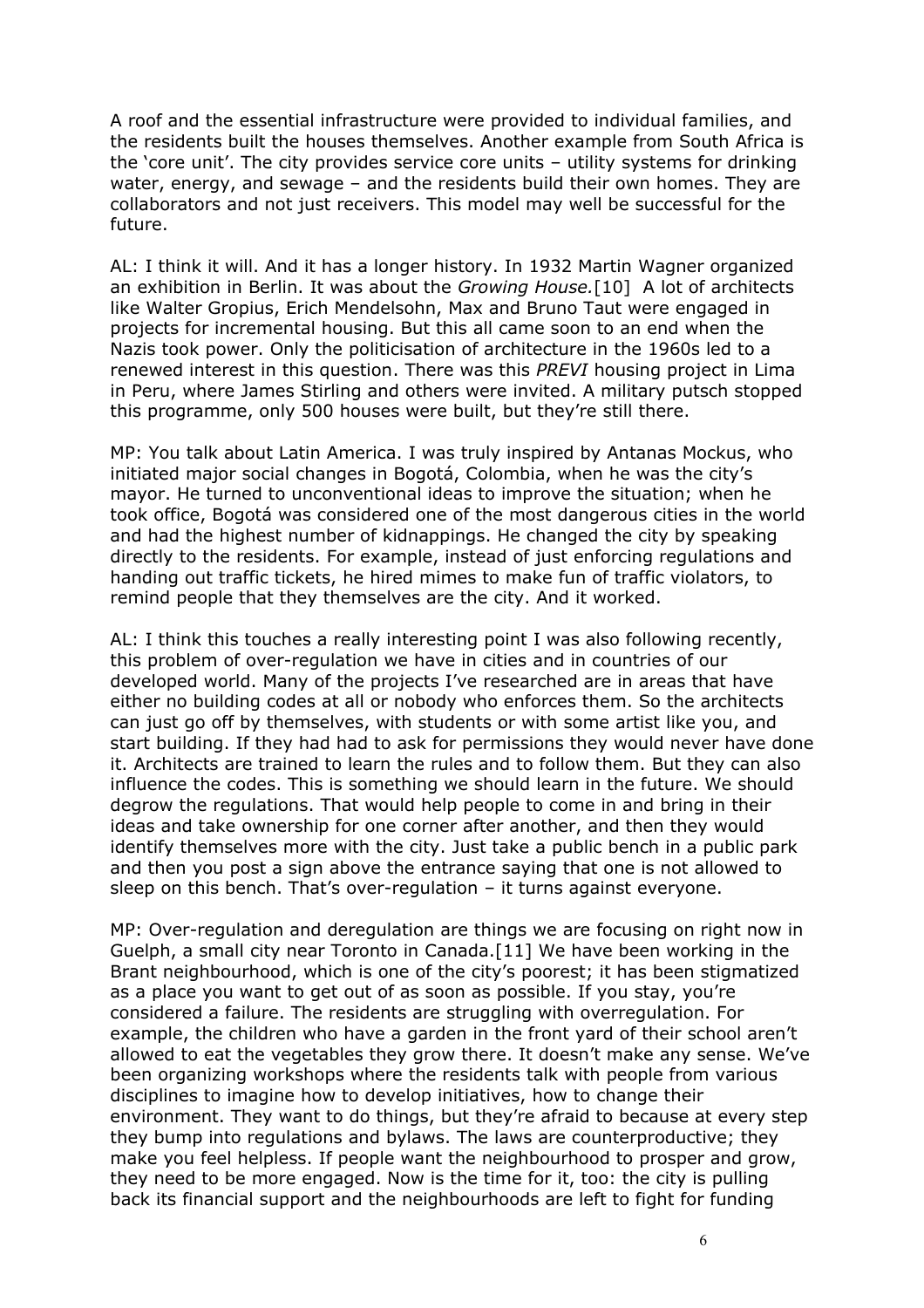among themselves. It's not only about residents struggling in a small city in Canada. European cities, too, need residents to be more engaged, to be empowered. One tool for moving ahead is to work with people from different disciplines and backgrounds. This is different from when some specialist comes in and tells you what you need to do. What's important is exchanging knowledge, talking to each other, and working together to construct a new way of doing things. I agree that projects like the ones I do and the ones you've assembled in your book represent a very small part of what's going on today in art and architecture. But nevertheless, I think there's a movement among artists and architects who think in this way. An artist can be the moderator between the residents and institutions, the government, and so on. This involves much more than just listening to their problems and helping out. The artist can mediate people's vision of the city they want to live in. If you follow the process step by step, if you are engaged with people from the beginning, the project will be successful. And places of crisis will become an inspiration for others; they will become places of hope.

AL: I'm really tired of this iconic architecture that's generally covered by the media. What is the idea of architecture behind this? Is architecture a profession to produce large-scale luxury objects? Or is architecture a discipline that's engaged in the problems of society? Only a tiny fraction of the global society is currently served by architects. But they are highly trained professionals in design, multi-skilled and intelligent people. They have a responsibility to the rest of society!

MP: *Caracas: Growing Houses*, my contribution to the Architektonika exhibition, is a case study in informal architecture. For me, these architectural case studies are portraits of cities. I believe that by reading architecture you understand the values of the society. Self-built cities have something to tell us. I come from the former Yugoslavia. In 2006, I co-organized a research project called *The Lost Highway Expedition*, in which a group of architects and artists travelled through the Western Balkans.[12] We looked at cities that, in some cases, had been totally rebuilt after the political changes and the wars. In this new society, modernist architecture and the social state had been left behind. The modernist architecture we were so proud of in Yugoslavia was now abandoned and left to decay – literally. The cities were self-built. Informal cities showed off 'heroic' houses, not unlike the case study I show at Architektonika. We looked at cities the residents themselves were producing, the new society that was emerging. I like to say that the 1960s and 1970s were a time of manifestos, when there were numerous social projects developed by architects and lots of ideas about serving the world community. Then, in the next forty years or so, roughly from 1968 to 2008, for some reason, I'm not sure why, neoliberalism gradually took over. Since the financial crisis of 2008, we have been living in another period of opening. Suddenly, all these ideas from 1968 are re-emerging – totally remade of course. Before, there were large-scale utopias, like the idea of ecology; now there are much more down-to-earth strategies, more personal, more existential, on a small scale, and local. But basically, it's the same vision: to create a city together with the citizens, to serve the citizens.

AL: Right, it's the same direction. It's just less politically engaged, it's more pragmatic, let's call it: radically pragmatic. As you said, some architects are working in Caracas, some architects are working in Bogotá. They care about the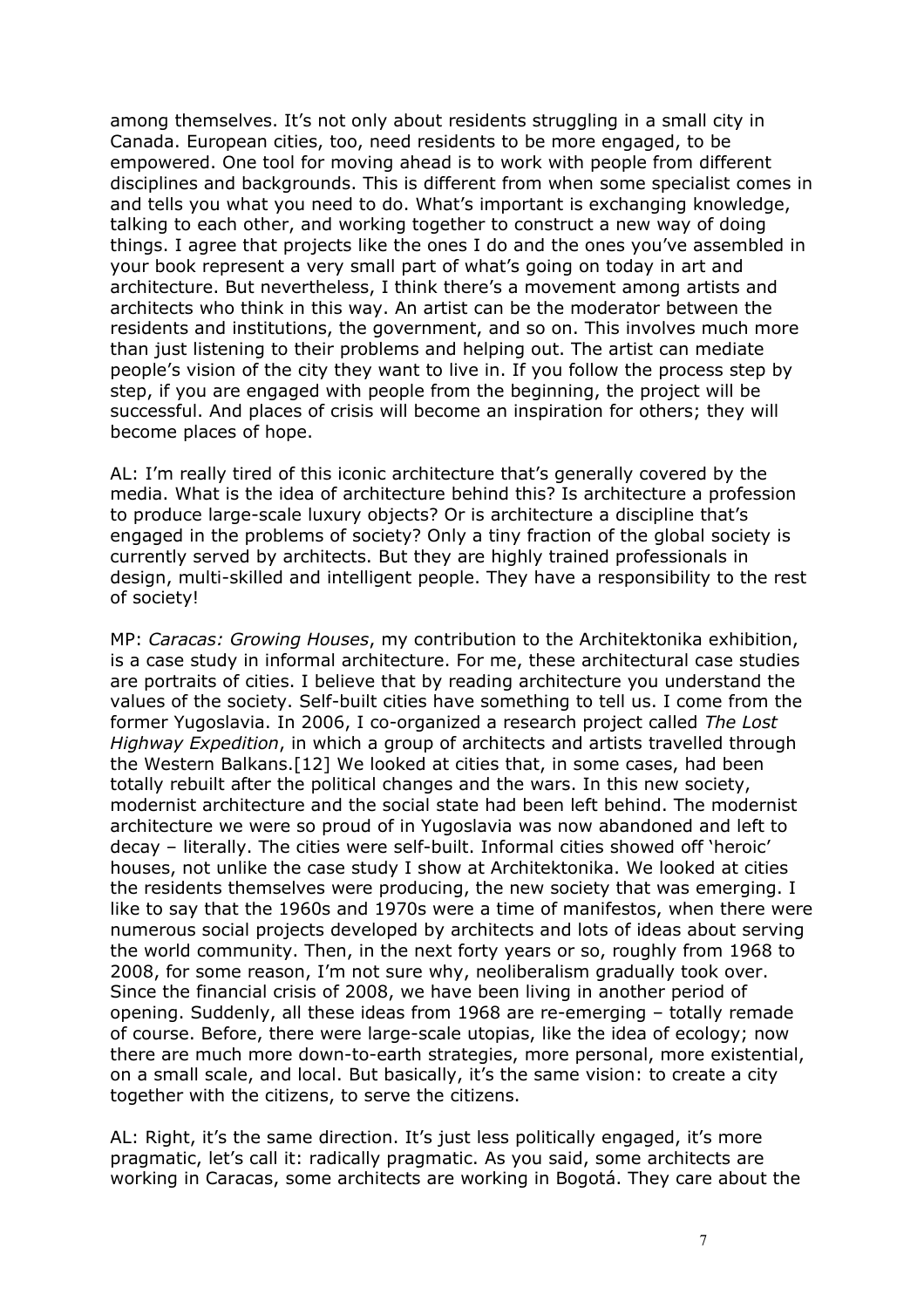communities or about the society but not about the political system. And in this case I'm very positive about the power of an architect.

MP: When I was working on the Amsterdam project, I learned that the city had given the public land in New West to the housing corporations. The problem was that the municipality was serving the developers and their vision of the city, while the residents were being left to fend for themselves. Democracy was broken. But it's important that the link between residents and government works. Democracy, after all, is a social construction.

AL: Let's face it. The financial crisis broke out with the crash of the housing market in the US. As the housing market turned into a speculative business that lost its relation to the real needs of society it became the reason for this global crisis. And that's why I totally agree when you say the government cannot draw back from responsibility, like taking care of affordable housing, of social space, of these questions. There's a responsibility of politics for the built environment. Years ago everybody believed in the future of cars, for example. The US gave up public infrastructure completely, like public transport and light-rail and bike lanes and all these things and they're now desperately trying to get back to it. But they lost 60 years of city development, destroyed even what they had. So if you go to St. Louis, just to give one example that stands for many other cities in the US, you go to the center of the city but there is no center any longer in the sense of that word, there are only garages, some office buildings and empty space in between and no people on the streets – only in cars. Suburbanization has driven people out of the center and produced the need for cars. Now the inner city houses are empty and cities like Denver and many others are rapidly shrinking, there's no identity of the city any more. We have to think more about what is the social space, not just the public space of the city.

MP: Yes, it's about social space. Lately, we talk a lot about place-making. A group that wants to be recognized in a society needs to have a physical space – that's place-making. Space isn't an abstract concept any more; it's physical and existential. At the same time, communities reach beyond their local place by using communication media. I am thinking specifically about the project *Barefoot College* in India.[13] Do you know it? It's a self-sustainable rural community, which, again, was founded in the 1970s and is now being quietly recognized. It's one of the success stories of self-organization. The village is completely solarpowered and practices rainwater harvesting. The idea they had was simple – instead of migrating to cities, to become part of the urban poor, villagers would stay in the village and lead a dignified life through a combination of traditional practices and high technology: They demystify the hi-tech. They train women to become solar power engineers. They know how to maintain the technology themselves. The interesting thing is that *Barefoot College* makes use of globalization in its own way. They target rural communities around the world and teach them how to use solar panelling and practice rainwater harvesting. They don't go to cities and teach urban people how to use solar panelling. They've built their own network, a sort of parallel society. They are firmly grounded in the local, but they also have a global network. So it's not about rejecting globalization; it's on another level entirely. I would suggest that the rural condition is an agent for change in the twenty-first century. The twentieth century was all about cities, but today cities are experiencing fatigue; they are weighed down by the civilization they created. And the ideas coming from rural areas – I'm thinking of community gardens and informal cities here too – are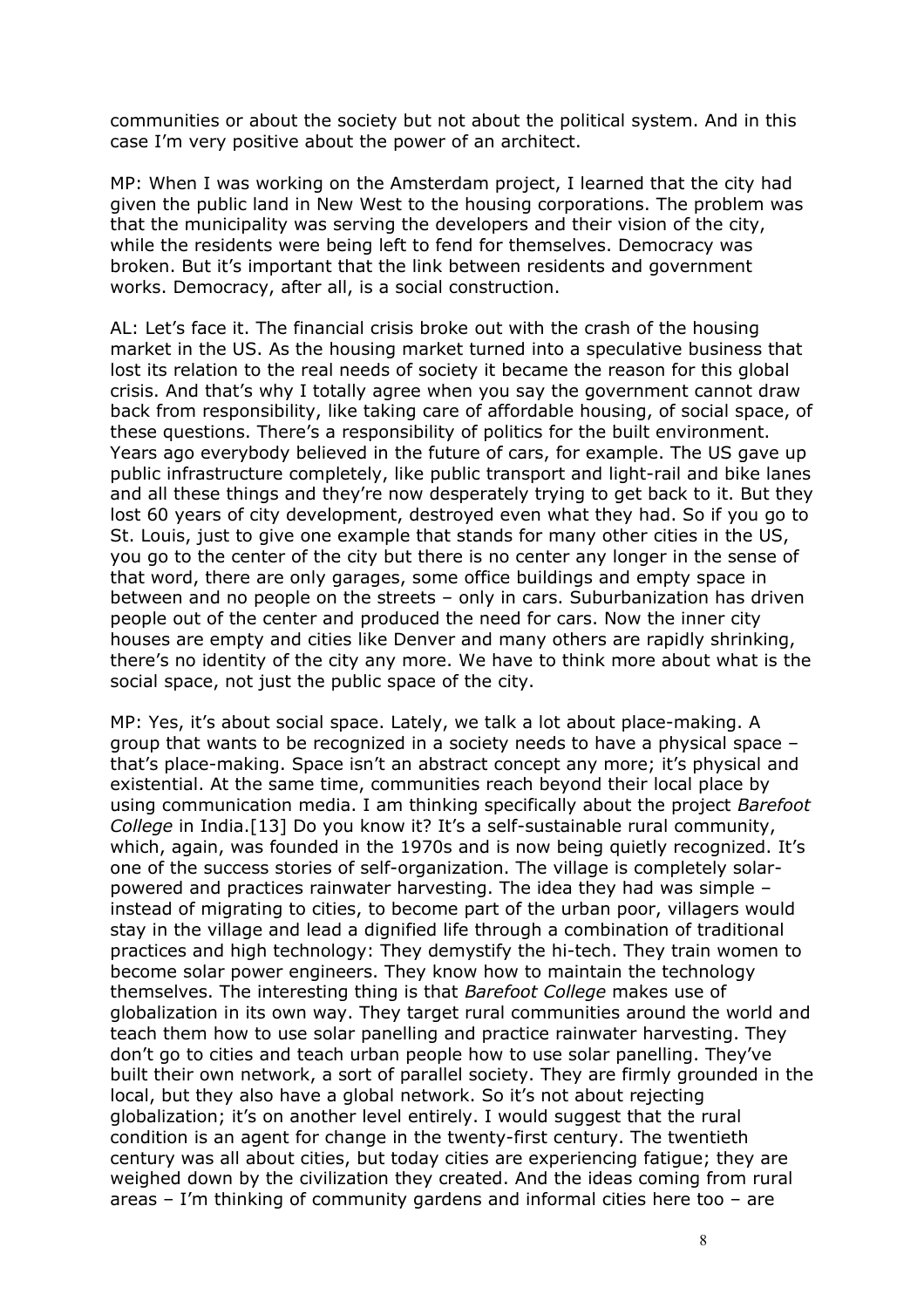outside-the-box ideas. They are making a difference in the search for a more sustainable existence.

AL: I know about *Barefoot College*, it's a very interesting project, but I think it's very limited in its impact. It's just one community with some networks, but it didn't have an impact on the way of living in Europe or in America.

MP: No, on the contrary. They're having a big impact, but they only target rural communities, not cities. If you look at their website, you'll see that they are working with perhaps fifty rural communities around the world. *Barefoot College* is one of many projects that seek to empower communities; it's just that they don't get much media attention because they're not about making money. They're not power-brokers, because they don't produce a lot of capital.

AL: I'm totally confident that these are the more relevant projects at the moment for the future of the society and the future of the city in general. And that's why it's important for me to show them in exhibitions. It is the responsibility of the curator to pick these examples and to bring them to the public's attention. The museum is a cultural and social place for meeting with art and other people. The number of museum visitors is constantly growing. But why? Because people are tired of virtual realities – they want to gather in a space that gives them a real experience, some new ideas and inspiration for their lives, something they can share with friends. And this is more and more important: creating spaces for physical and social encounter to change the city in the future.

MP: Exactly, encounters. Clearly, there is a trend: people want to be more engaged; they want to be part of a design process that allows them to envision the city they want to live in. They don't want to just inhabit the city; they want to produce it. We have to change our way of living, which is much more difficult than building a house.

## **Notes**

1. The conversation between Marjetica Potrč and Richard Sennett took place as part of the Wide Open School Project at the Hayward Gallery, London, 16 June 2012.

2. *The Cook, the Farmer, His Wife and Their Neighbour*, 2009, part of Stedelijk Goes West, in the Nieuw West district of Amsterdam. The project was organized by Marjetica Potrč and Wilde Westen (Lucia Babina, Reinder Bakker, Hester van Dijk, Sylvain Hartenberg, Merijn Oudenampsen, Eva Pfannes, and Henriette Waal) and supported by the Stedelijk Museum Amsterdam, Far West (Amsterdam), and the Netherlands Architecture Fund (Rotterdam).

3. *Prinzessinnengärten* (Princess Gardens) is a community garden in Berlin that has been launched by the non-profit company Nomadisch Grün (Nomadic Green) in 2009. http://prinzessinnengarten.net/ (21 Sept. 2012).